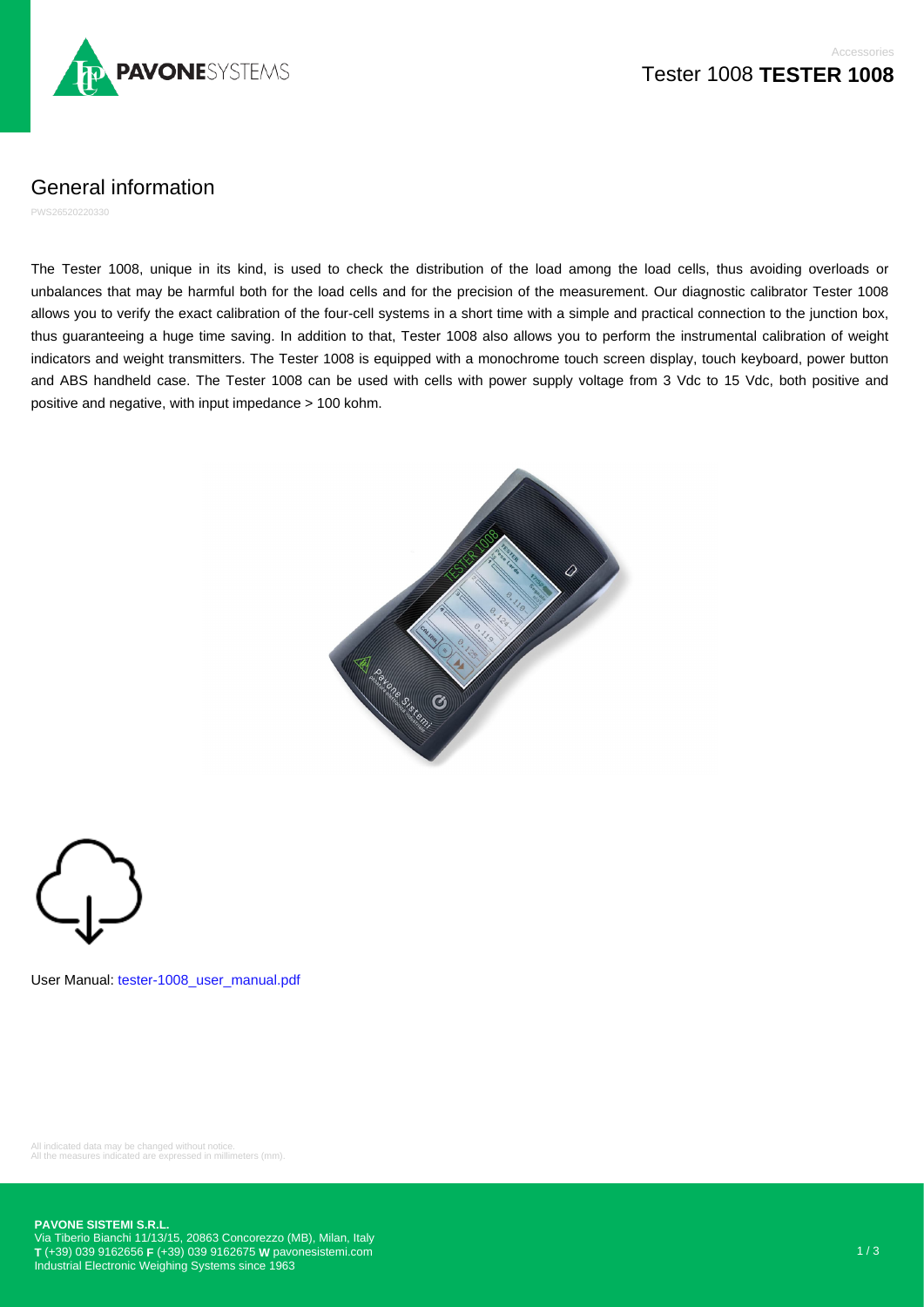

Accessories

## Technical specifications

PWS26520220330

| <b>Internal Resolution:</b>        | 24 bit                                                                          |
|------------------------------------|---------------------------------------------------------------------------------|
| Degree of protection:              | IP <sub>65</sub>                                                                |
| Visible resolution (in divisions): | > 50000                                                                         |
| Temperature range:                 | $-10^{\circ}$ C $\div$ +50 $^{\circ}$ C                                         |
| Storage temperature:               | $-20 \div +70$ °C                                                               |
| Serial port:                       | USB (PC connection), RS232 (instrument connection), NFC (instrument connection) |
| Power supply:                      | 3.3 Vdc / 50 mA (max 4 cells 350 Ohm)                                           |
| Microcontroller:                   | ARM Cortex M0 + 32-bit, 256KB Flash reprogrammable on-board from USB            |
| Data storage:                      | 64 Kbytes expandable up to 1024 Kbytes                                          |
| <b>Regulatory compliance:</b>      | EN61000-6-2, EN61000-6-3 EMC; EN61010-1 for Electrical Safety                   |
| <b>Dimensions:</b>                 | 185 x 93 x 36 mm (H x L x P)                                                    |
| <b>Resolution:</b>                 | 16 bit                                                                          |
| <b>Battery:</b>                    | Four 1.5V alkaline batteries or rechargeable NiMh 1.2V                          |
| Impedance:                         | $350 \div 2000$ Ohm (load cells)                                                |
| <b>Power consumption:</b>          | Max. 200 mA                                                                     |
| <b>Optional memory:</b>            | USD card (not removable)                                                        |
| <b>Status battery:</b>             | Battery icon with 5 charge levels                                               |
| <b>Output linearity:</b>           | <0.02 % full scale                                                              |
| Output signal:                     | $-3$ mV $\div$ +30 mV                                                           |
| Input signal range:                | $-3.9 \div 3.9$ mV/V                                                            |

All indicated data may be changed without notice. All the measures indicated are expressed in millimeters (mm).

**PAVONE SISTEMI S.R.L.**